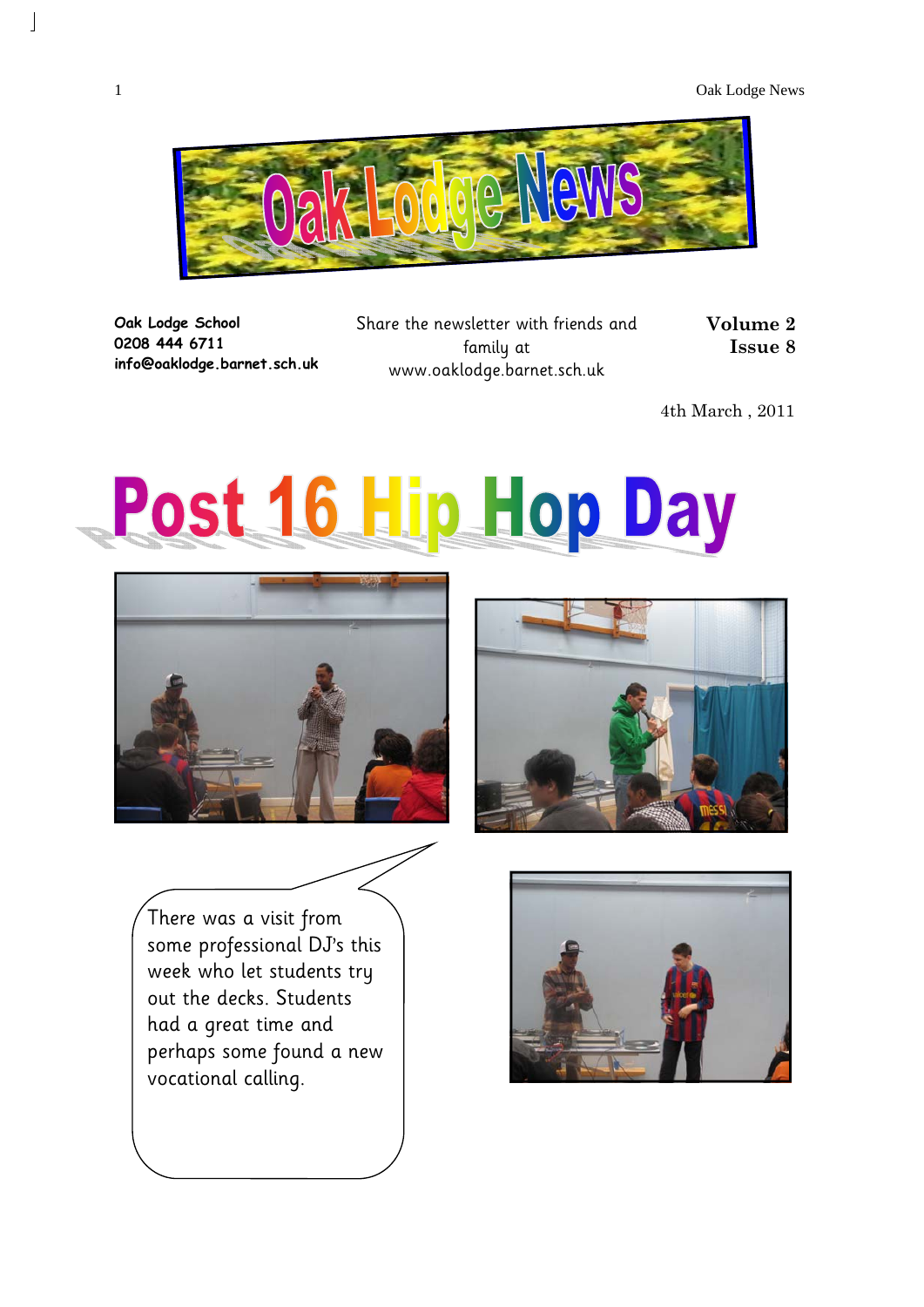### **From the Head Teacher**

#### Death of a Nightingale

3 of our students, James Le Dain, Max Lewis and Romina Bernani-Naeina are taking part in a play at the New End Theatre in Hampstead called Death of a Nightingale. The play runs from the 9<sup>th</sup> March until 3<sup>rd</sup> April 2011 and is about a Local Authority trying to close a Special School! . If you are interested in going along please contact the school office for more details.

#### Research Visit

This week we hosted 20 teachers and psychologists from the Regional Educational and Psychological Centre in Czech Republic who were on a study tour looking at provision for young people with special needs. They were very impressed with our facilities – even our very old computers!

International Evening May 7th

 One of our parents Mrs Pagel is organising an International Evening (for adults) at the school on the  $7<sup>th</sup>$  May 2011 to raise money for Hearts of Oak. Further information will be sent nearer the time but if anyone is able to help Mrs Pagel with the arrangements it would be very much appreciated. If you are able to help please contact the school office- thank you!

| U            | Q | ı            | O | N        | O  | Τ            | J | Τ    | U       |  |
|--------------|---|--------------|---|----------|----|--------------|---|------|---------|--|
| N            |   | A            | Κ | C        | N  | A            | L |      |         |  |
| G            | Е | $\mathbf{L}$ | в | L        | R  | $\checkmark$ | J | Υ    | I       |  |
| A            | A | A            | W | A        | Υ  | Т            | Κ | P    | Т       |  |
| J            | Q | D            | F | D        | O  | W            | N | S    | Т       |  |
| U            | D | ı            | Ε | D        | W  | L            | Q | L    |         |  |
| М            | U | N            | R | J        | U  | U            | U | в    | Ε       |  |
| $\mathsf{P}$ | Κ | м            | A | Κ        | Ε  | Κ            | A | м    | $\circ$ |  |
| C            | N | Н            | Q | $\times$ | G  | G            | С | Ε    | G       |  |
| Υ            | в | U            | м | Н        | E. | $\times$     | J | W    | Т       |  |
| down         |   | get          |   |          |    | in           |   | jump |         |  |
| little       |   | make         |   |          |    | not          |   | all  |         |  |

Sight Words K List 9 Word Search

away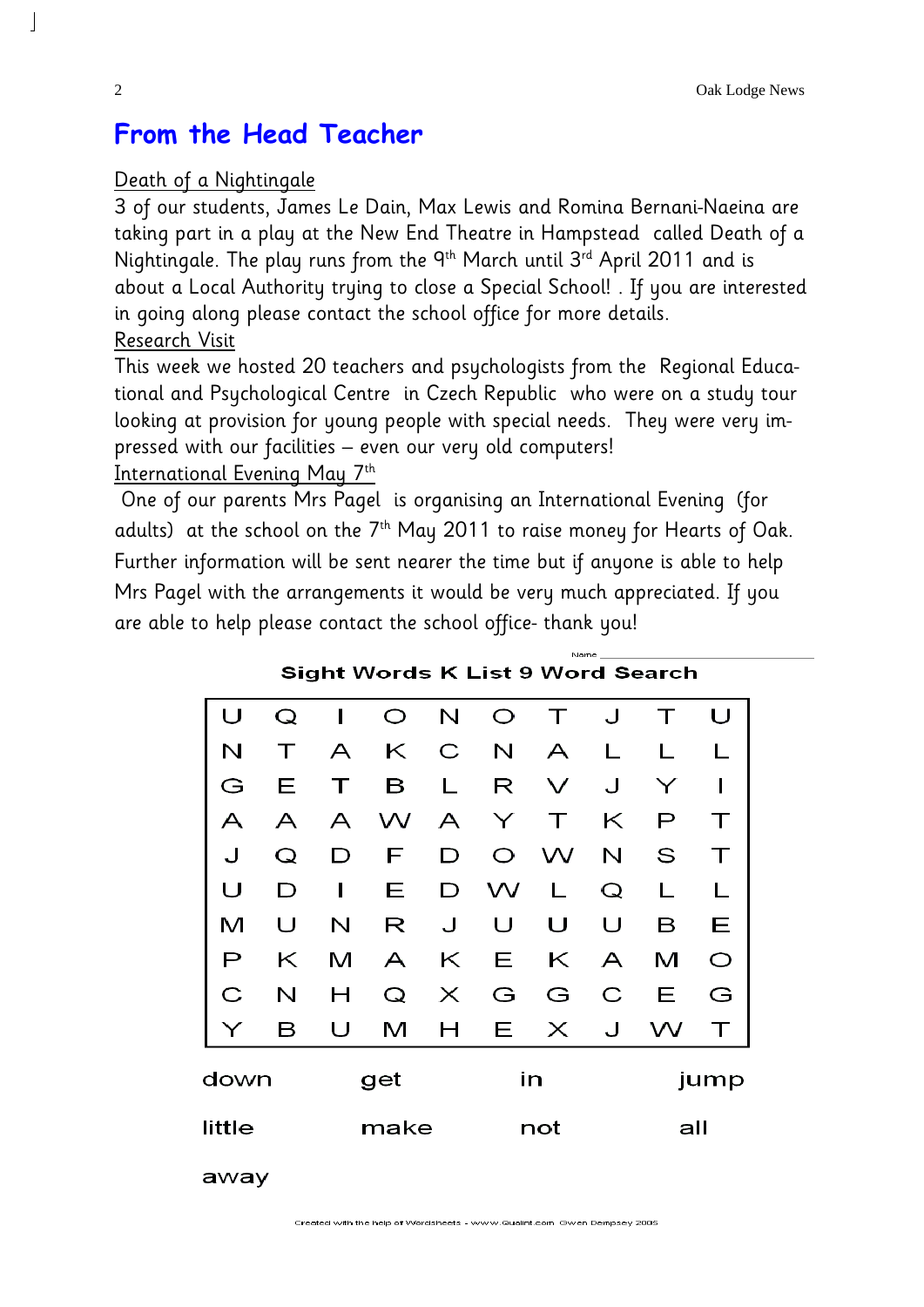Hello. We've had a lovely first week back. We would like to welcome our friend Amo to the class. And first it was World Book Day. We had an excellent holiday. Asher also wrote lots of books during the holiday, especially The Return of Deffler, the latest instalment in The Madness Scrolls. Louis went to Cornwall, Jack went to dinner at his aunt's house, Alex saw some famous people,Thomas went to Oxford, Lily and Julio went shopping and Phillip went to Chelsea Harbour and Hyde Park. All in all, we have had a good holiday.

Asher Kahtan